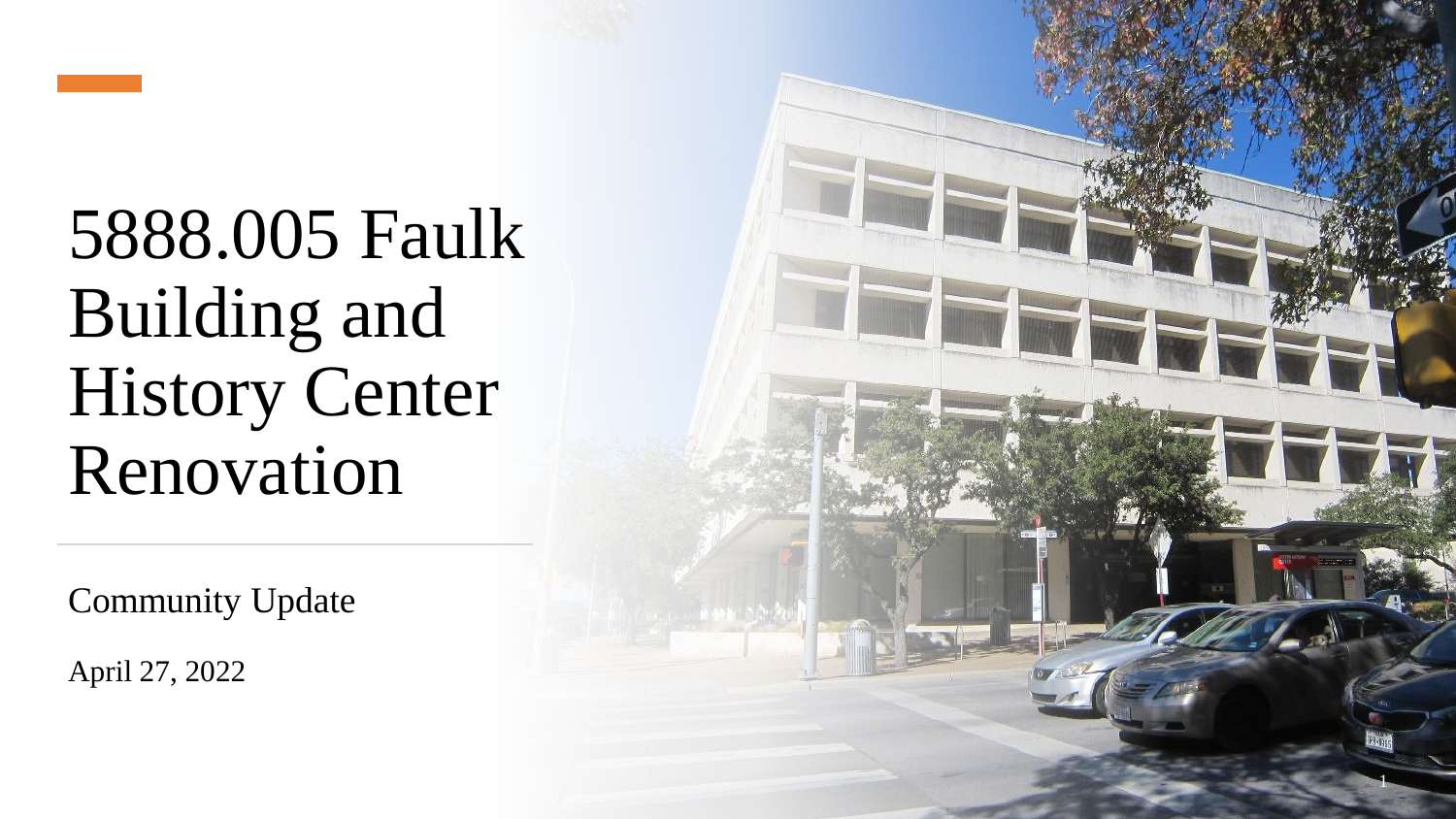### Project Overview and Goals

2



The Austin History Center (AHC) is the local history division of the Austin Public Library system, with a mission to procure, preserve, present, and provide the historical records that constitute Austin's unique history. It was constructed as the city's first permanent public library in 1932, and as a Texas Historic Landmark, the building has remained a source of civic pride for Austin since its inception.

With an ever-growing collection, the AHC facility has struggled with capacity and unmet space needs for several years. A 2008 City of Austin resolution supported the rededication of the currently vacant Faulk building, former John Henry Faulk Central Library, for expansion of the AHC.

The passed Proposition B in the 2018 Bond approved funds for this project and intended to create a centralized but adjacent campus between Faulk and the AHC buildings to provide adequate storage space and staff work areas, security for collections, and enhance environmental collections controls for the Austin History Center's extensive collection materials.

*Figure 1. Original AHC Exterior View\_Photo by COA*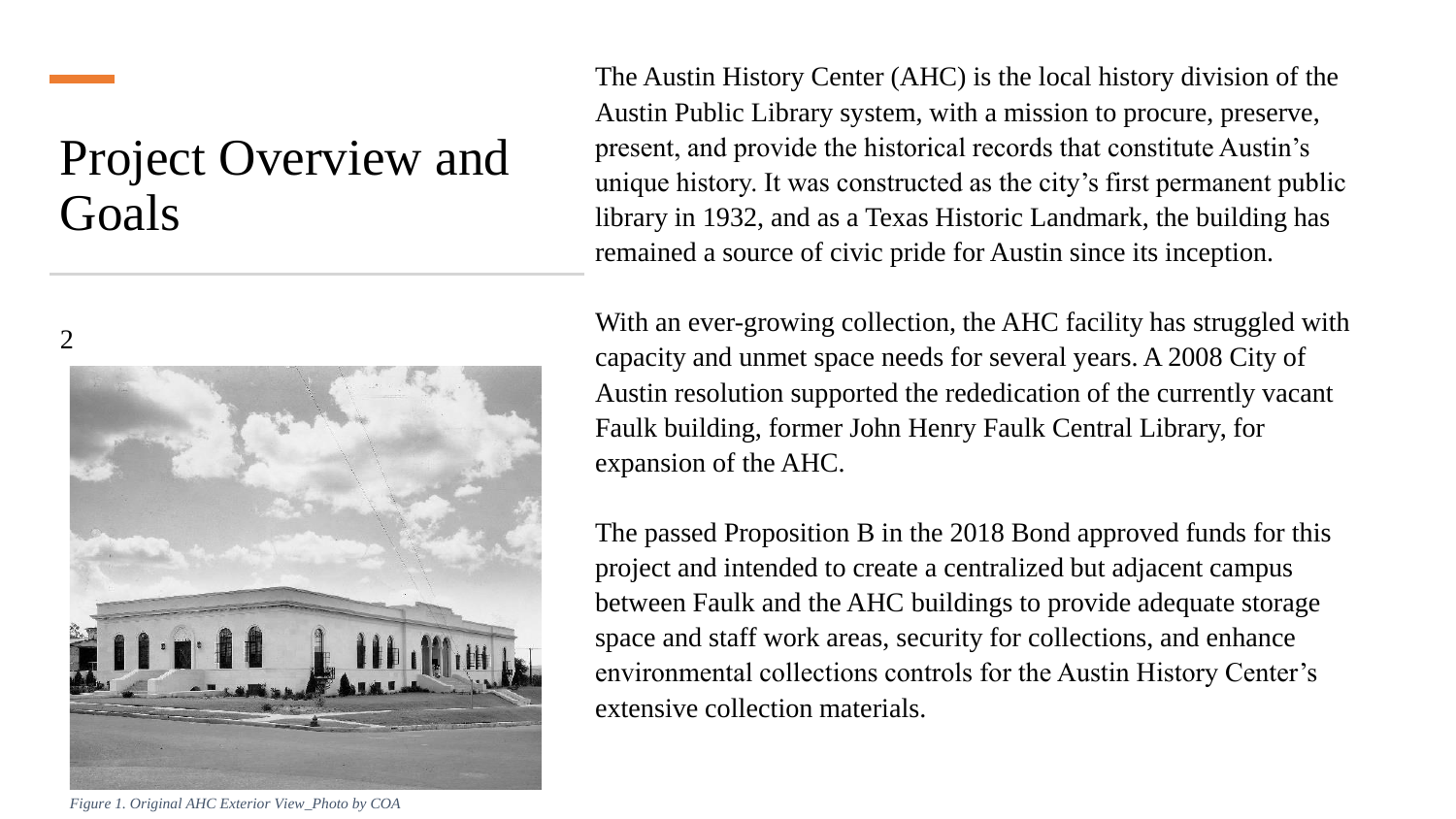## Project Status Update and Current Scope





The project is currently in Construction Documents and anticipated to start construction in Fall 2022. It focuses on the Faulk building systems upgrades and archival expansion as well as predominantly exterior work for the Austin History Center. To achieve the program goals, the current scope of work includes:

#### **Faulk building:**

- a) MEP and Plumbing Upgrades to Building
- b) Elevator Upgrades
- c) Some Asbestos and Lead Abatement
- d) Demo/Refinish of 2.5 Floors for Archives and Offices
- e) Upgrading to ADA compliance.
- f) Archive Storage Furnishings
- g) Upgrading IT and Data
- h) Fire Suppression System for 2.5 Floors
- i) Exterior Façade Cleaning

#### **Austin History Center:**

- a) Repairing Exterior Stonework
- b) Refinishing Exterior Windows
- c) Repairing some exterior lighting
- d) Replacing existing ADA Lifts

#### **Exterior Site Work- Both Buildings:**

- a) Upgrading to ADA compliance.
- b) Some new Landscape
- c) New Employee AHC to Faulk parking lot access.

*Figure 2. Faulk Building- Exterior View*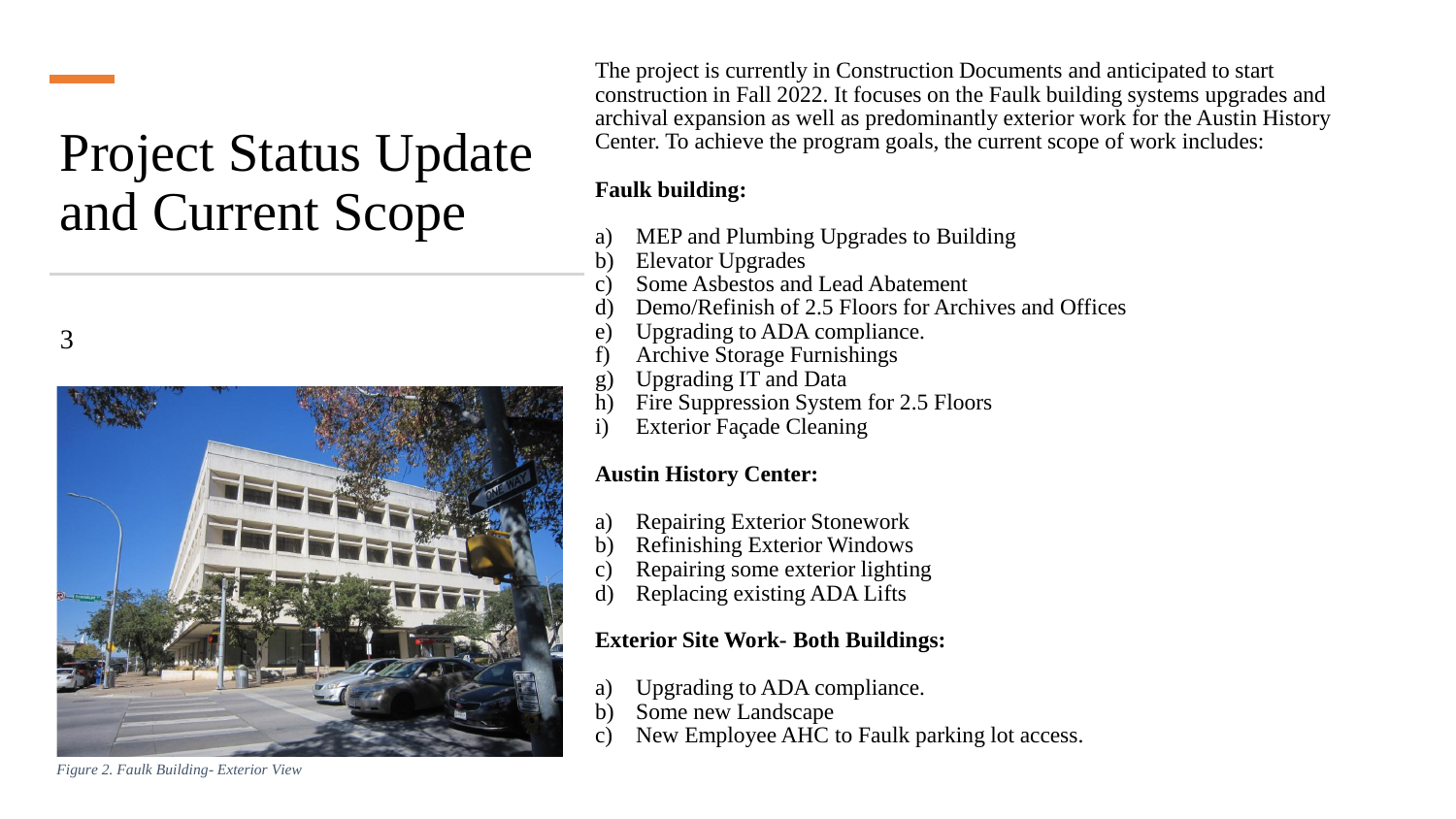

*Figure 3. Preliminary Design - Faulk Interior 2nd Floor View looking SE Figure 4. Preliminary Design - Faulk Interior View looking West*



# Interior Faulk Design Images

4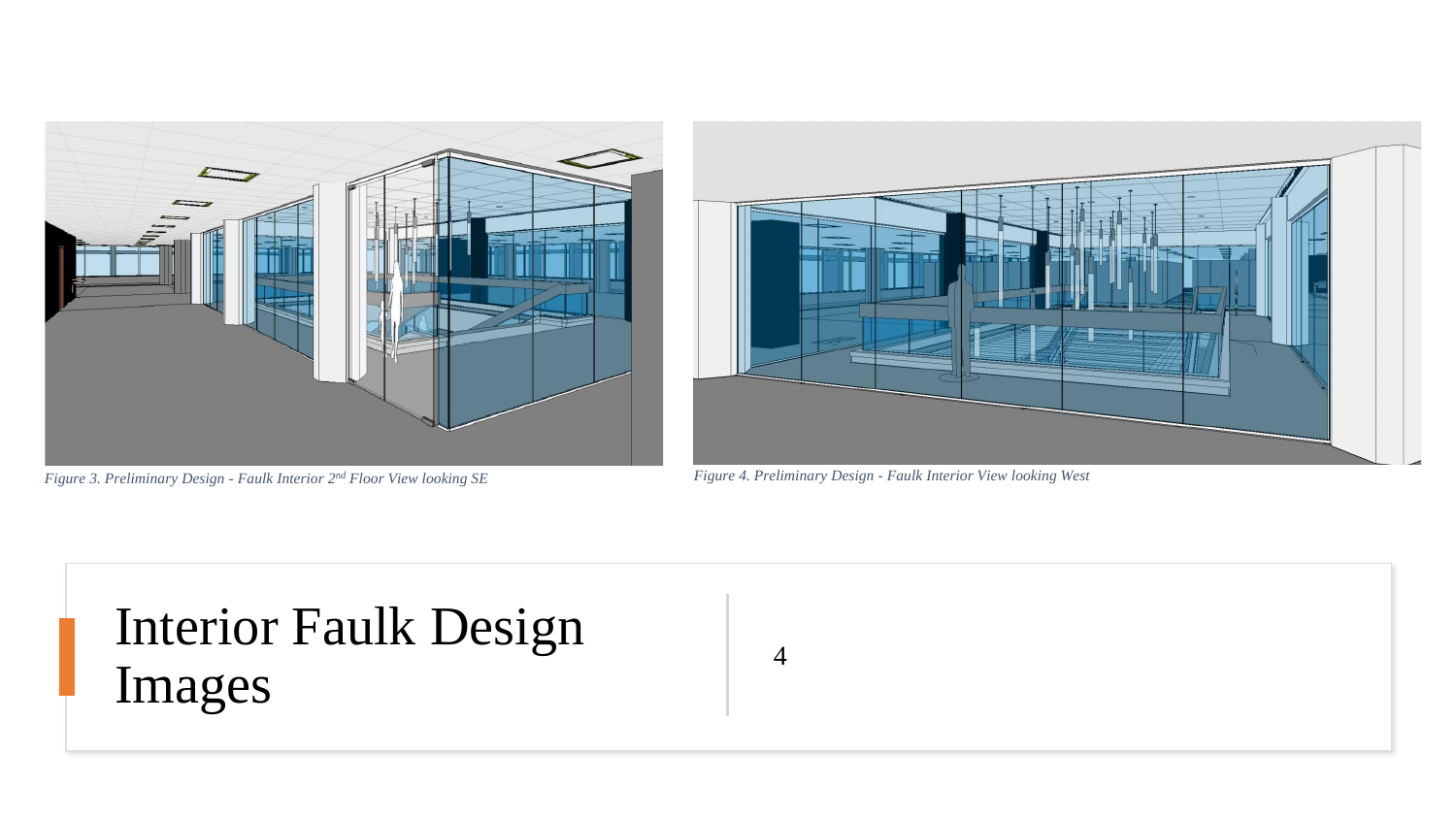

*Figure 5. Preliminary Design - Faulk Grand Staircase looking West*

## Interior Faulk Design Images

5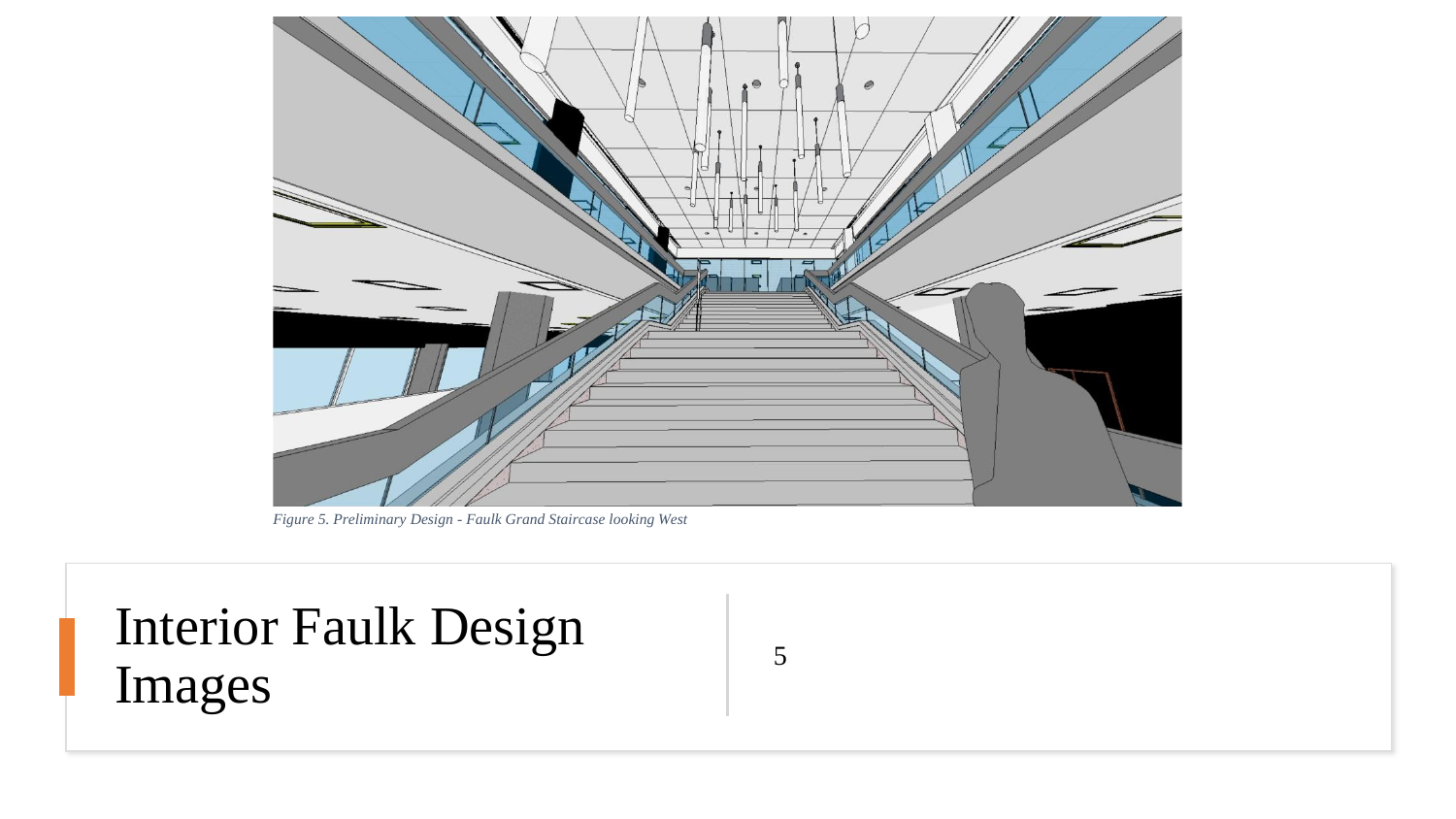

### **Faulk Building and History Center Renovation**

2022 Public Update